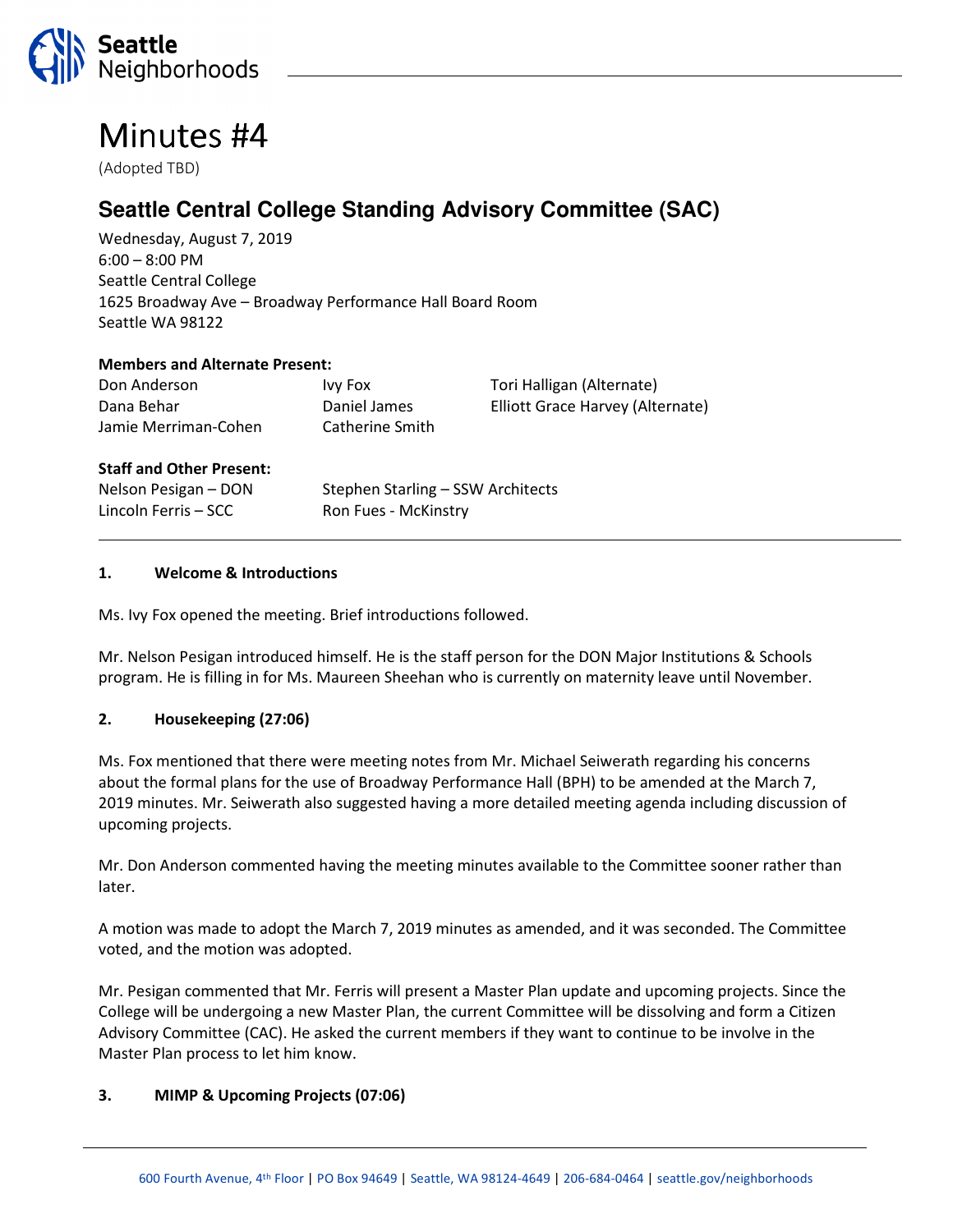Ms. Ivy Fox introduced Mr. Lincoln Ferris to present the Master Plan and upcoming projects.

Mr. Ferris shared the updated transportation demand study done by Transpo. This demand is taking the current snapshot in terms of the usage of the campus parking, mode splits between part time versus full time students and looks at the effects of adding on-campus student housing, the addition of the Light Rail and the extension of the street car lines. The Transportation plan will be part of the new MIMP. He noted that in the meantime having a short term snapshot of what is currently available on campus will allow them to plan the on-campus student housing.

Mr. Starling commented that the existing parking garage usage is currently being assessed. There is also an analysis being done on the projected usage or changes in parking with the addition of a campus student housing and anticipation of student enrollment growth to better understand the working demand of the campus.

Mr. Ferris mentioned that the campus has a contract with other Major Institutions in the downtown area and First Hill with Enwave where steam is delivered from a steam plant at Pike Place Market. This drives most of the HVAC and heating to the college. Enwave is looking at replacing the capacity because it is an old and aging system. The college will have the capital expense if it continues buying steam from Enwave, the question is if it is a wise decision for the campus.

The college asked McKinstry to investigate where the campus is using the energy now and what for and opportunities for conservation if the campus decides to create an on-campus power plant that could be shared with other property owners and around the campus and achieve economies of scale, and to have it consolidated into one building where the college has more land. The college would still have to identify where to place this power plant.

The goal of these projects is to jumpstart the context of the new MIMP and have this baseline information and options for the college before presenting in front of the City and this Committee.

He noted that three new construction projects that will be executed in the next four years. Mr. Starling added that there is no current funding in place for these projects.

# Student Housing Project:

The college looked at the option of keeping the existing structure and building student housing above the structure. In the long-run, it might be cost-effective to demolish and rebuild. The project would be fivestories above ground. The primary focus of the student housing is for SCC students, especially international students. It will have a variety of different units and an apartment style rather than dormitory.

#### Technology Center:

The college is in the process of exchanging land with Sound Transit and their 10,000 sq. ft. parcel that they have to the west of the entry that would be swapped for a two parcel half-block. The college signed off an agreement with Sound Transit, Capitol Hill Housing and noted that Sound Transit will not allow the exchange of the property until Capitol Hill Housing has secured its financing and vested permit to build.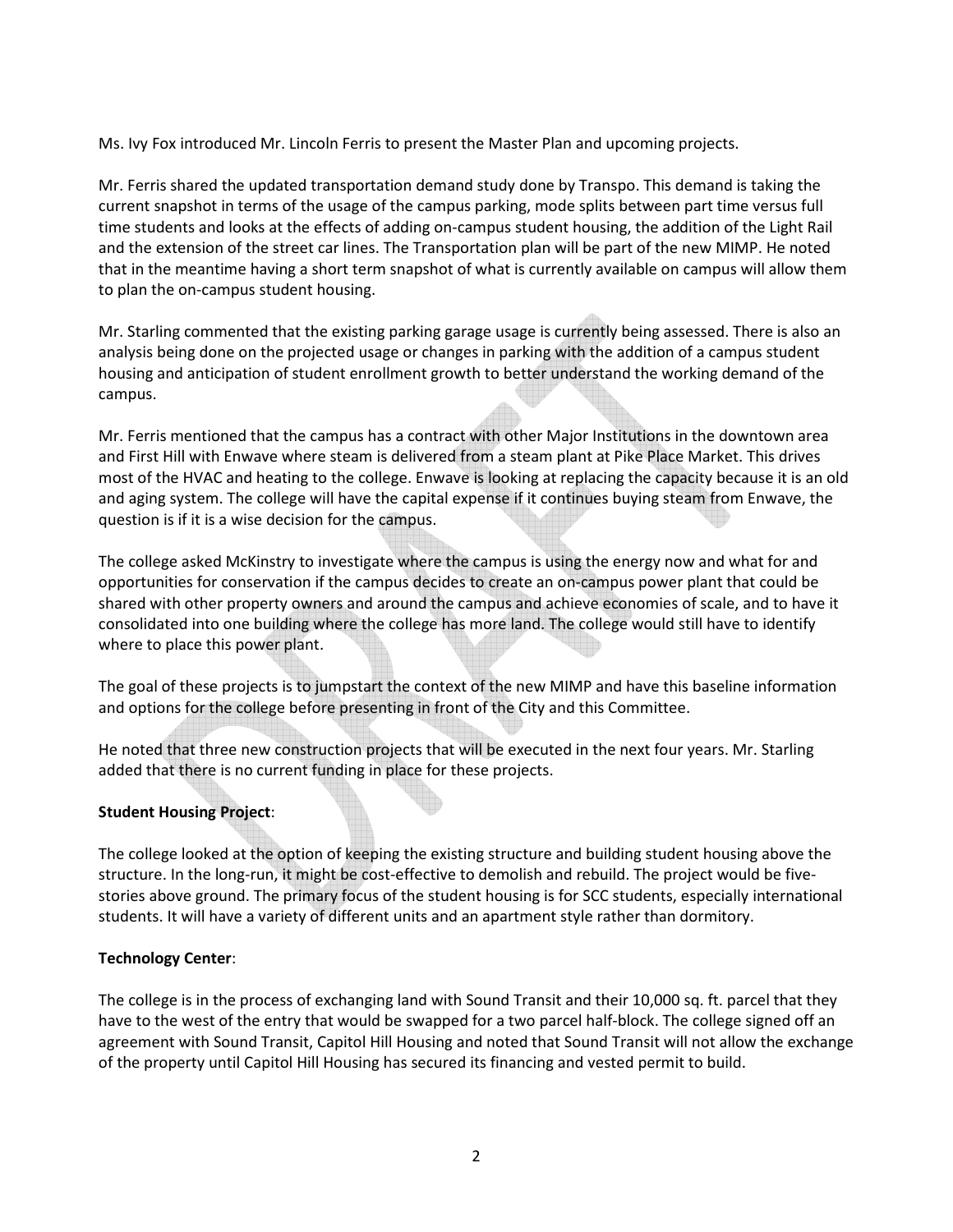Capitol Hill Housing is applying to the City and the Office of Housing for an affordable housing of 70-units for elderly LGBTQ people. The building will be five-story above ground, underground parking, and possibly a new power plant for the college on the North Plaza. This building will go up at the west entry way to the light rail station.

The college wants to create a new entry way and focus on the light rail as the main entry to the college. The college will have a new welcome center for students for enrollment services. The college will also be expanding classrooms and other faculty offices and study spaces that focus on Information Technology and Science Technology Engineering and Math (STEM) programs.

The college anticipates these projects will be happening in the next 10-15 years. The college will be doing a planning process in the next two years with a target of a new institutional building for the technology center in 2022 or 2023 and student housing after that.

#### Bookstore:

The college identified a lack of student union facility in the campus for student government, activities and gathering spaces. The college is discussing, and it will be launching a feasibility study with the student government to look at a fee-funded use to build a dedicated building to student services and activities where the current bookstore is and linking the building to the Mitchell Activity Center.

#### Broadway Performance Hall:

Mr. Ferris mentioned that the college belongs to the Washington State Board for Community and Technical Colleges comprised of 34 colleges. All the colleges submit and propose capital improvement projects. Through internal plans, the college determined that it is undersize in their library services and space. It is currently at a conceptual stage and the most logical plan is to remodel the building.

Mr. Starling provided a brief overview on how the college gets the state funding and application process. Based on the scoring and ranking threshold, the college decided to propose renovating the Broadway Performance Hall (BPH) for state funding. Any work to the hall will be probably 18-20 years out due to the number of projects ahead of the college.

Mr. Ferris commented that he may have misspoke at the last meeting about the target list of projects for the campus. He noted that in order to pay for student housing and instructional buildings, the college does not rely on state funding. This is why the college is looking at the older buildings that are not being used and expensive to maintain. The college is looking to right-size the campus.

# South Annex/International Programs building:

Mr. Ferris commented that they have signed a purchase and sale agreement with Capitol Hill Housing and they will turn over the Youth Care building after their acquisition in early October and it will be a combination of dormitory style space for formerly homeless youth that are transitioning to stable employment, training, or school enrollment. The timeline for the building is unclear and depends on City and County levy funds being available to them.

# Presbyterian Building: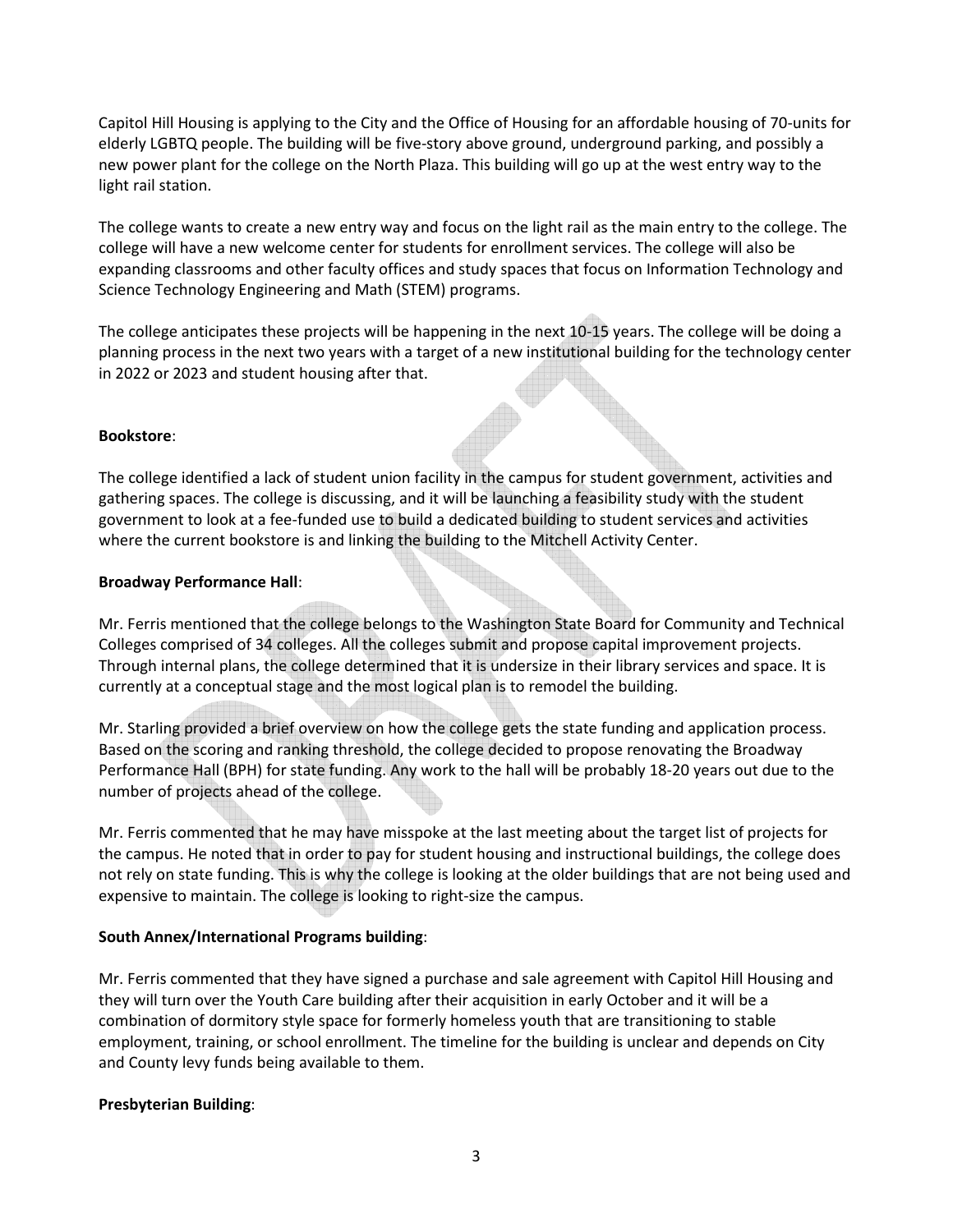Mr. Ferris noted that the college has been in preliminary talks with Seattle Presbyterian about two parcels of land west of the Science & Math building. The church operates the land as parking and the building is vacant. The college executed a letter of mutual interest to come up with a proposal on what to do with the property. The college is uncertain if it will hold on to the property for future potential expansion or workforce housing on the site. This will be part of the discussion of the new Master Plan when discussing changing the boundaries. There is a portion of that land that the college would want to include in the Master Plan.

# (31:48)

Mr. Don Anderson commented about the source of funding and asked if the funds the college use are solely from the sale of campus properties. Mr. Ferris responded that the student housing project is self-funding. This is done when the college would lease the development rights over the property to a  $501(c)(3)$  where the 501(c)(3) hires professional property managers and operates the student housing for a period long enough to pay off the bond, and at the end of the lease, it is turned over to the college to operate. The college does not own the physical improvement until the bond is paid off.

Mr. Anderson asked if it is limited to student housing only, and Mr. Ferris noted that the purpose of the 501(c)(3) is specific to the end use. If students from North Seattle or South Seattle College want to live at this location it would allow the college to take in students. The feasibility study focuses on SCC's enrollment, and there is a demand for about 615 beds. He also added that there will be a official charter that will be written to limit the purpose of the 501(c)(3).

Mr. Ferris mentioned that the proceeds from the other property sales will go towards the North Plaza improvements. The challenge for the campus are the improvement costs and the college is looking at other income streams that the college could commit to.

Mr. Anderson asked about the bookstore and activity center and Mr. Ferris responded that these will be self-supporting, and the students will be charged.

Mr. Starling added that there are areas that the state will not provide funding such as the construction of parking garages, creation of a student union, housing and enterprise services like the Egyptian Theater.

Mr. Anderson asked if the Seattle College system has done an onsite housing scenario and Mr. Ferris noted that the Seattle District has not done on-site housing. He mentioned that Green River, Bellevue, Shoreline, and Everett Colleges have on-site housing. Mr. Anderson asked if it is possible to have a partnership with the University of Washington to follow their model or assist with student housing. Mr. Ferris noted that the UW has a different legal authority than Seattle Central College where the UW can go to the bond market and borrow for student housing while SCC uses 501(c)(3).

Mr. Starling added that his impression is that UW's target audience from the amount of rent they could charge is different from the amount of rent the community colleges might charge.

A comment was made about the need for international students and are they demanding for affordable student housing rental rate or market rate. Mr. Ferris noted that the international students want an apartment and they are currently renting a dormitory which is not enough privacy. The college is looking at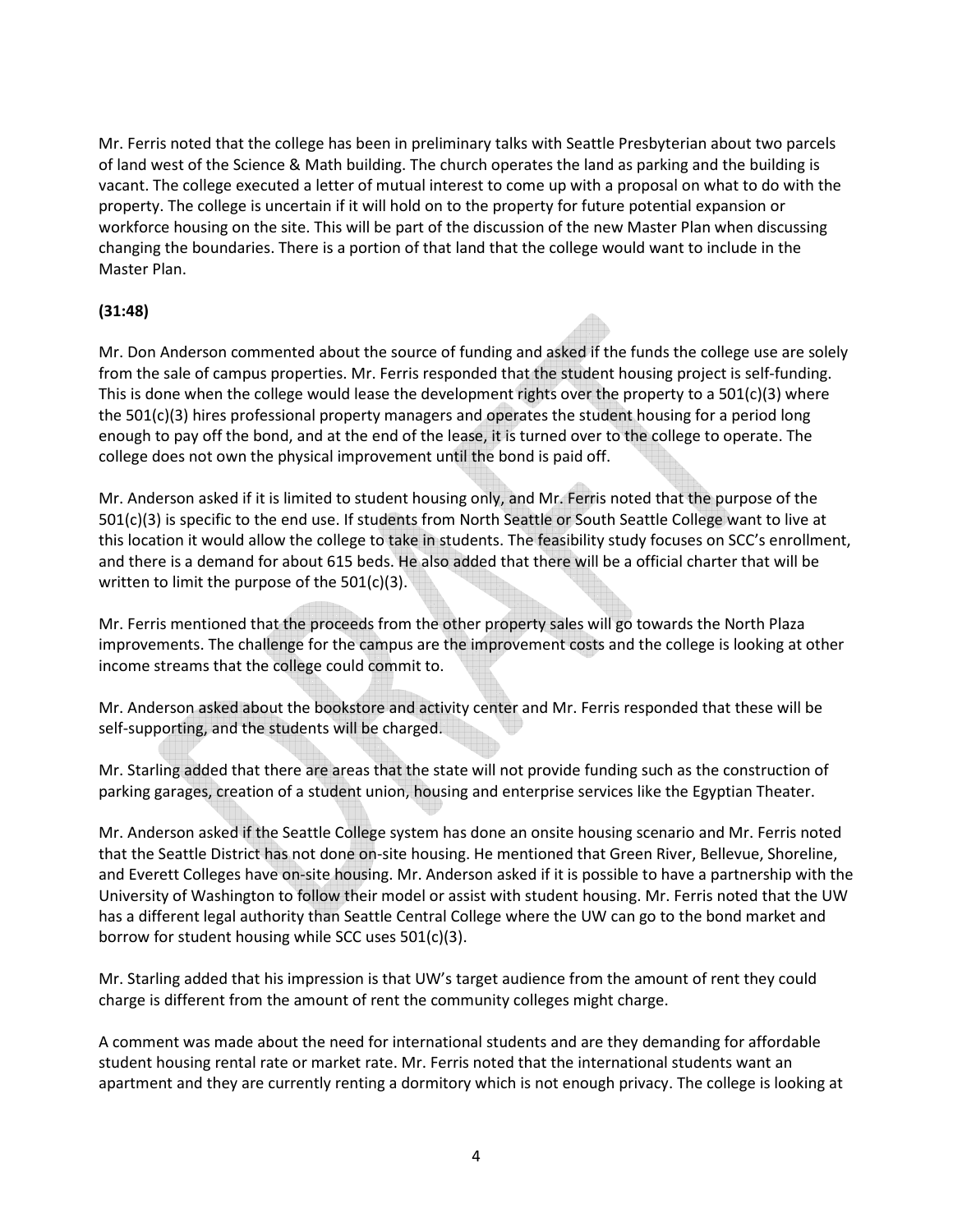a combination of both shared rooms, studios, and 1-bedroom. Most of the demand from the international students is a safe place to stay that is managed by a college or university affiliated housing.

# Energy Sharing (EcoDistrict) Approach: (43:35)

Mr. Ron Fues of McKinstry made a brief presentation of the EcoDistrict approach.

He noted that for the college to sustain being green, having a central energy power plant that uses less energy makes financial sense for the college. He added that the college is looking for possible a building location for the power plant and proposing the Technology Center building as an ideal location. These buildings do not need heating or cooling at the same time, and the most effective use is energy sharing and energy exchange between buildings.

If all buildings are not connected to one another, thermal heating exchange will not be effective. Mr. Ferris commented that the college has reached out to Capitol Hill Housing, Mill Creek Building and other residents in the area to look at the model asking if they would want to pursue a shared energy district. The college is exploring this opportunity and having willing partners to pursue and share this investment. The college is actively involved in analyses that can sustain the college in the next 20 to 30 years.

Mr. Ferris estimated that the potential savings is about a quarter to a half million dollars a year. McKinstry is looking at the studies and other projects in Spokane and Eastern Washington University.

Mr. Ferris commented that the college is currently looking and exploring the design of buildings and how the design can accommodate the power plant.

# 4. Public Comment (58:37)

Ms. Fox opened the discussion for public comments. There were no public comments.

# 5. Committee Deliberation and Next Steps (1:39:40)

Ms. Fox opened the discussion for committee deliberation.

Mr. Anderson commented about any negotiation update with Sound Transit regarding a window facing their station, and Mr. Ferris responded that Sound Transit is entering a no build easement. Sound Transit would like the college to build their wall to minimize any graffiti. He added that it cannot have windows due to the fire code unless the adjoining property owner agrees 10 ft. into their property. The college will build up to the property so there will be no gap.

Mr. Anderson asked if there will be a new entrance from the Sound Transit station to the new campus building. Mr. Ferris responded that there will not be a new entrance. Mr. Anderson noted that this is a good opportunity for the college to introduce and welcome the public to the campus. Mr. Starling added that this will be a conversation during the new Master Plan process about open and public space and access. This is one of the design elements the new CAC will comment on. There will be three new major buildings that will come together as public space and there will be pedestrian activities from all entry points to the building.

Mr. Anderson commented about an opportunity in rethinking and planning with SDOT on streetcar configurations and how it could be changed. He asked what the new CAC could do to advertise these brand-